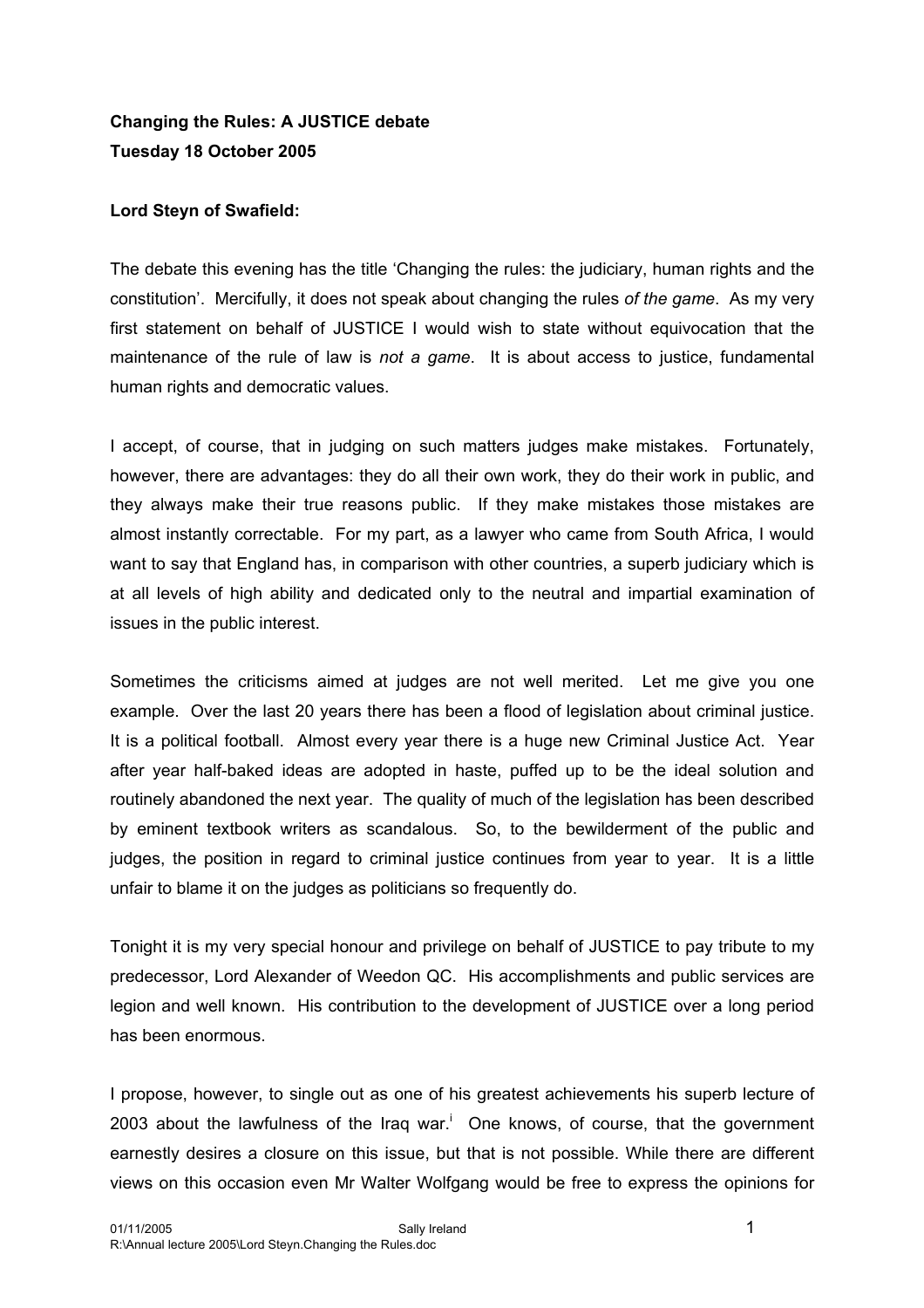which he was charged under the Terrorism Act. Possibly his name will live on when the names of some now in charge of our affairs are long forgotten.

In his 2003 annual lecture Lord Alexander delivered a most devastating critique of the legality of the invasion of Iraq. He pointed out that there was no threat to the UK or US. He noted that there were *then* no current links between the odious Saddam Hussein regime and Al Qaeda. He analysed the constantly shifting grounds for intervention. Rightly he concluded that none of those grounds had the slightest plausibility.

He showed that the theory that the earlier Resolution 678, preceding the driving of Iraq from Kuwait 12 years earlier, had no relevance to the contemporary international position. The sole reason for harking back to it was that it was impossible to obtain Security Council approval for the intervention in Iraq.

For all arguments some support can be dredged up, and the Attorney-General had some limited support. But in my view Lord Alexander's view reflected the overwhelming view of international lawyers and was undoubtedly correct.

Lord Alexander was entitled to conclude as he did that in its search for a justification in law for war the government was driven to scrape the bottom of the legal barrel. I am in full agreement with everything Lord Alexander said.

While I have not discussed the matter with Lord Alexander I am inclined to think that he would agree with a passage in the 1988 Turin lecture 'Pursuit of the Ideal' by Isaiah Berlin. Earlier in his career Berlin adopted a rather relativist position: often he was sceptical even about the most fundamental universal values. But by 1988 he had changed somewhat: he described what he called the requirements of a decent society. He explained:

*Priorities, never final and absolute, must be established. The first public obligation is to avoid extremes of suffering. Revolutions, wars, assassinations, extreme measures may in desperate situations be required. But history teaches us that their consequences are seldom what is anticipated; there is no guarantee, not even, at times, a high enough probability, that such acts will lead to improvement. We may take the risk of drastic action … but we must always be aware, never forget, that we may be mistaken, that certainty about the effect of such measures invariably leads to avoidable suffering of the innocent. So we must engage in what are called*